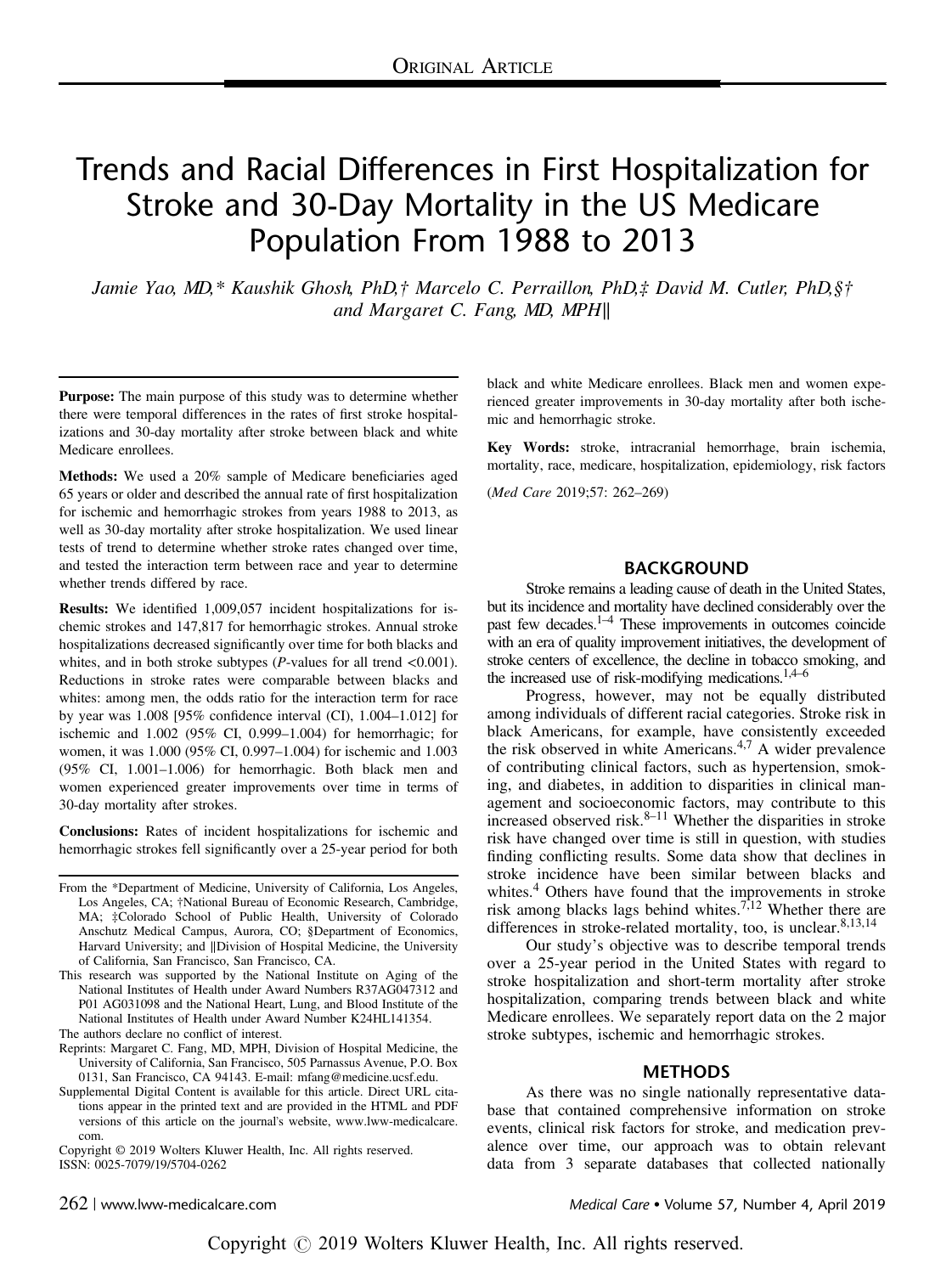representative data from Medicare enrollees during the time period of interest. Specifically, we obtained data on stroke hospitalizations and 30-day mortality after hospitalizations from the Medicare Provider Analysis and Review (MedPAR) database, a 20% sample of fee-for-service Medicare beneficiaries aged 65 years or older.<sup>15</sup> Demographic information in the Medicare claims files come from the Medicare Enrollment Database maintained at the Center for Medicare and Medicaid Services Data Center. The variable "race" comes from the Master Beneficiary Record of the Social Security Administration, which beneficiaries complete at the time of registration using predefined options. To identify the population prevalence of risk factors for stroke in the United States black and white Medicare enrollees, we used data from the nationally representative Third National Health and Nutrition Examination Survey (NHANES) surveys, restricted to people aged 65 years or older and with Medicare coverage. Finally, to assess the prevalence of prescribed medications used to modify stroke risk, we used data from the Medicare Current Beneficiary Survey (MCBS), a nationally representative survey of patients enrolled in Medicare.

## Identification of Stroke Events

Stroke hospitalizations occurring between 1988 and 2013 were identified by searching the MedPAR database for hospitalizations with a primary International Classification of Diseases Ninth Revision, Clinical Modification (ICD-9) discharge diagnosis code for stroke, and stratified as ischemic (ICD-9 codes: 434.x and 436.x) or hemorrhagic (ICD-9 codes: 430.x and 431.x). We excluded subjects living outside of the United States  $(n=13,392)$  or who were enrolled in a Medicare health maintenance organization  $(n=168,132)$ , for which Medicare utilization data may be incomplete. Information on subject demographics (age, sex, race), region of residence (Midwest, Northeast, South, or West), and vital status were obtained from Medicare denominator files. Only subjects whose race was categorized as "white" or "black" were included in this study, as coding for other race categories was less reliable in these records.16 We also searched for specific ICD-9 discharge diagnosis codes documented during the hospitalization for medical conditions related to stroke outcomes and mortality, including the variables used to calculate a Charlson comorbidity risk score.

# Determining the Population Prevalence of Stroke Risk Factors

Population-level prevalence of risk factors for stroke in the 65 years or older Medicare population were obtained by analyzing data from the NHANES surveys from 1988 to 1994 as well as from the continuous NHANES survey from years 2001 to 2008 and 2011 to 2014. NHANES questionnaires were completed by noninstitutionalized individuals from the civilian population and contain detailed information obtained through direct patient interview as well as physiological assessments.17 In addition to reporting the prevalence of individual risk factors, we also calculated the estimated stroke risk for the population during that time period, using the Framingham stroke risk score. The Framingham stroke risk score estimates 10-year stroke risk $18$  in men and women based on age, systolic blood pressure, antihypertensive treatment, diabetes mellitus, smoking status, cardiovascular disease, left ventricular hypertrophy (LVH), and atrial fibrillation. The Framingham stroke risk score was developed to predict all strokes (eg, a combination of ischemic and hemorrhagic stroke subtypes). With the exception of LVH and atrial fibrillation, all variables used to calculate the Framingham risk score were available in NHANES. The prevalence of LVH was obtained from electrocardiograms obtained on NHANES participants from years 1988 to 1994 and for later years, extrapolated from the scientific literature.<sup>19,20</sup> Atrial fibrillation prevalence for each time period was calculated by using the published population prevalence in the Medicare population from years 1992 to 2002 and then imputing the estimated prevalence of atrial fibrillation for years outside of this time window assuming a linear trend.<sup>1,12,21</sup> Although ischemic and hemorrhagic strokes have several overlapping risk factors, including advancing age, hypertension, and smoking, there are additional risk factors distinct to hemorrhagic stroke, such as traumatic injury, anticoagulant exposure, and brain aneurysms, data which were lacking in our study.

# Determining the Population Prevalence of Medication Use

Several medications, namely, statins, antihypertensive drugs, and antiplatelet agents are known to play a role in modifying stroke risk. To obtain information on the prevalence of medication use among Medicare enrollees, we used the MCBS from years 1992 to 2012. The MCBS is a nationally representative survey of patients enrolled in Medicare that contains self-reported information on prescription medications, pharmacy receipts, and medication containers provided to the interviewers, supplemented by Medicare Part D prescription data from years  $2006$  to  $2012<sup>22</sup>$  We calculated the percent Medicare enrollees aged 65 years or older each year who reported taking antihypertensive medications (angiotensin-converting enzyme inhibitors, angiotensin receptor blockers, beta-blockers, calcium channel blockers, diuretics, and other antihypertensive agents), statins, and nonaspirin antiplatelet medications (clopidogrel, ticlopidine). As aspirin was available without prescription, its use was not fully captured by the MCBS and not included in this study.

## Statistical Analysis

The primary outcomes of the study were first hospitalization for stroke after age 65 and 30-day mortality after stroke hospitalization. The primary predictor was race (black vs. white). Only the first hospitalization for stroke per subject was considered in the analysis in order to focus on incident stroke. Annual hospitalization rates for first stroke, stratified by sex, were calculated as the number of strokes per 100,000 Medicare beneficiaries per year, with crude rates standardized to the age and sex distribution of the year 2000 population. The ageadjusted risk of stroke between blacks and whites was compared first using simple logistic regression. Next, a linear regression model was developed to determine whether the annual rate of first stroke hospitalization changed significantly over time, incorporating year as a quadratic function. Finally, to test whether the temporal change in stroke hospitalization rate differed by race, we tested the interaction term between race and year. This approach was next applied to the analysis of 30-day mortality after stroke hospitalization, using multivariable logistic regression

Copyright © 2019 Wolters Kluwer Health, Inc. All rights reserved. www.lww-medicalcare.com | 263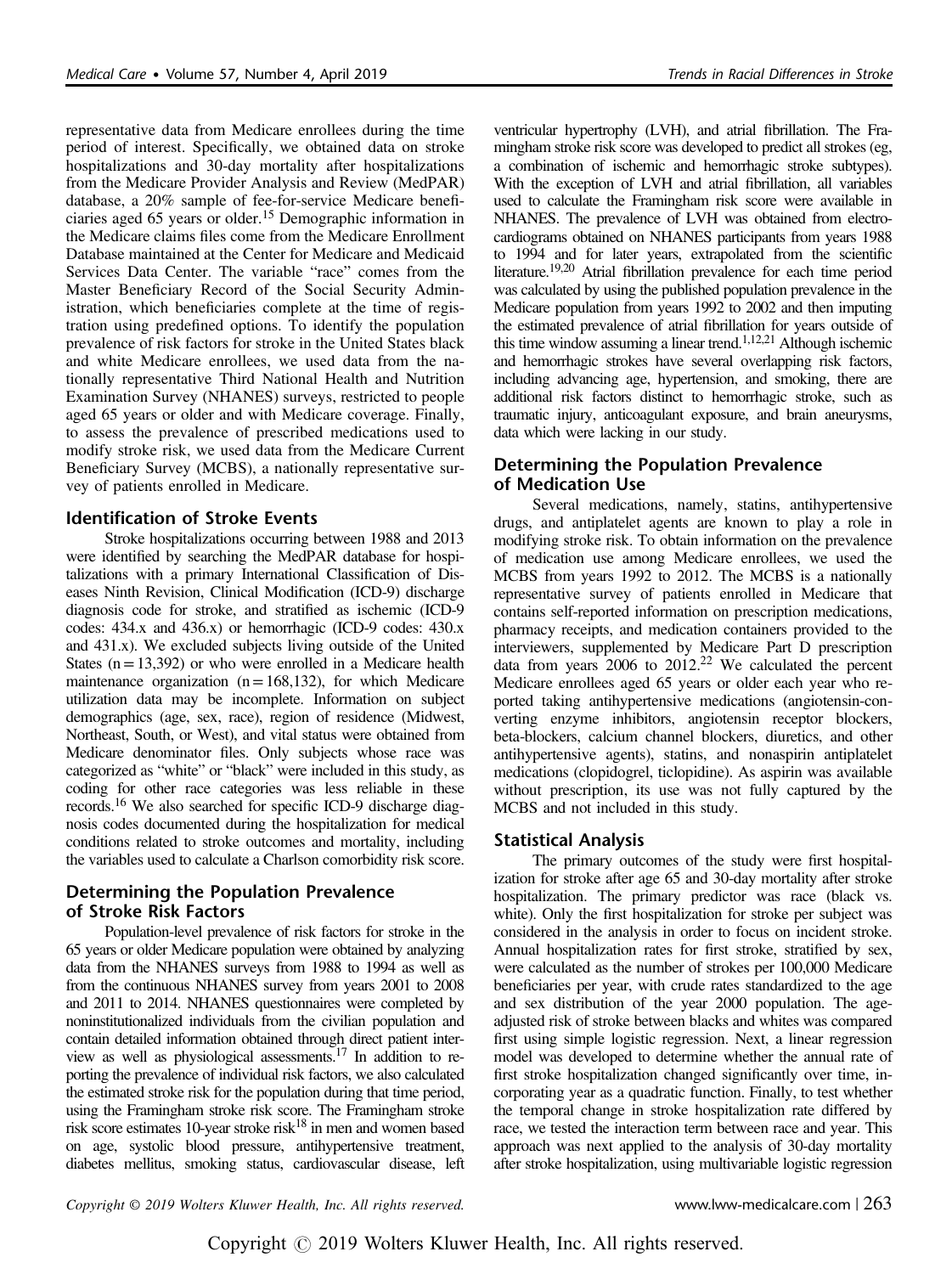to adjust for coexisting factors that may be associated with 30-day mortality. Variables included in the models of mortality were those plausibly related to stroke mortality: age, region, comorbid conditions related to stroke (myocardial infarction, congestive heart failure, hypertension, diabetes mellitus, atrial fibrillation, vascular disease, hyperlipidemia), and mean Charlson comorbidity index.23

To describe the population prevalence of specific risk factors for stroke and preventive medication use, we used the NHANES and MCBS. The prevalence of stroke risk factors, stratified by race, was obtained during 4 time periods: 1988–1994, 2001–2004, 2005–2008, and 2011–2014. The proportion of Medicare enrollees reporting use of statins, antihypertensive, and antiplatelet medications was calculated for each year between 1992 and 2012. Comparisons of categorical variables were performed using  $\chi^2$  tests and comparisons of means were performed using  $t$  tests.

SAS 9.2 statistical package (SAS Institute Inc., Cary, NC) was used for data analyses. This study was approved by the institutional review Board of the University of California, San Francisco and waiver of informed consent was granted due to the nature of the study.

#### RESULTS

#### Incidence and Outcomes of Ischemic Stroke

We identified 1,009,057 hospitalizations for first ischemic stroke between 1988 and 2013, with 116,351 occurring among blacks and 892,706 among whites. The clinical characteristics of hospitalized patients with ischemic stroke are presented in eTables 1 and 2 (Supplemental Digital Content 1, http://links. lww.com/MLR/B709). A greater proportion of ischemic strokes came from the Southern region compared with other regions. Cardiovascular risk factors were common among patients with ischemic stroke, including hypertension, heart failure, diabetes mellitus, atrial fibrillation, and hyperlipidemia, particularly in more recent years (eTables 1, 2, Supplemental Digital Content 1, http://links.lww.com/MLR/B709).

Overall, black enrollees were at higher risk for ischemic stroke than whites, with an age-adjusted odds ratio (OR) of 1.36 [95% confidence interval (CI), 1.30–1.43] for black men compared with white men, and OR  $1.47$  (95% CI,  $1.41-1.53$ ) for black women compared with white women. The annual rate of first ischemic stroke hospitalizations declined significantly over time for both blacks and whites (P-values for trend <0.001, Fig. 1A, Table 1). The reductions in stroke rates were slightly greater for black men: OR for the interaction term of race by year 1.008 (1.004–1.012) for men and 1.000 (0.997–1.004) for women).

Both blacks and whites also experienced improvements in 30-day mortality after hospitalization for ischemic stroke (Fig. 2). Both black men and black women experienced slightly greater improvements in 30-day mortality after ischemic stroke: for white men, ischemic stroke mortality fell from 16.4% in 1988 to 11.8% in 2013 and from 16.1% to 8.1% for black men  $[P$ -values for trend <0.001, OR of the interaction term of black race by year 0.986 (95% CI, 0.982–0.990) (Table 2)]. For women: ischemic stroke mortality declined from 16.0% to 14.8% in white women and 13.8% to 8.7% in black women [*P*-values for trend  $\langle 0.001, \text{OR} \rangle$  for interaction term 0.981 (95%) CI, 0.977–0.986)].

#### Incidence and Outcomes of Hemorrhagic Stroke

We identified 147,817 hospitalizations for first hemorrhagic stroke over the time period, 14,237 occurring among blacks and 133,580 among whites. Clinical characteristics of hospitalized patients with hemorrhagic stroke are presented in eTables 3 and 4 (Supplemental Digital Content 1, http://links. lww.com/MLR/B709). Similar to ischemic strokes, a greater proportion of hemorrhagic strokes came from the Southern region of the United States and several cardiovascular risk factors, including hypertension, diabetes mellitus, and hyperlipidemia were commonly diagnosed (eTables 3, 4, Supplemental Digital Content 1, http://links.lww.com/MLR/B709).

Black enrollees were at higher risk for hemorrhagic stroke than whites, with an OR of 1.21 (95% CI, 1.17–1.26) for black men and 1.15 (95% CI, 1.11–1.20) for black women. As with ischemic stroke, the annual rate of first hospitalization for hemorrhagic stroke declined over time for both blacks and whites (*P*-value for trends  $\langle 0.001,$  Fig. 1B, Table 1). The decline in stroke rate was similar between blacks and whites, with black women experiencing a marginally smaller decline [OR for the interaction between black race and year 1.002 (95% CI, 0.999–1.004) for men and 1.003 (95% CI, 1.001–1.006) for women].

The 30-day mortality after hospitalization for hemorrhagic stroke was considerably higher than after ischemic stroke. Blacks had lower 30-day stroke mortality than whites (Fig. 2). Risk-adjusted hemorrhagic stroke mortality improved over time and more prominently for blacks. Hemorrhagic stroke mortality decreased in black men from 39.1% in 1988 to 27.5% in 2013, and from 46.4% to 40.0% in white men [P-value for trends <0.001, OR for interaction term of race by year 0.988 (95% CI, 0.983–0.993) (Table 2)]. Among women, mortality in black women decreased from 44.4% to 30.9% and from 44.6% to 44.2% for white women [P-value for trends <0.001, OR for interaction term of race by year 0.99 (95% CI, 0.985–0.994) (Table 2)].

# Stroke Risk Factor Prevalence and Medication Use in the General US Population

In the general US Medicare population, the prevalence of several risk factors for stroke decreased over time, notably, smoking, mean systolic blood pressure, and mean total cholesterol level (eTables 5, 6, Supplemental Digital Content 1, http:// links.lww.com/MLR/B709). Other factors, such as diabetes mellitus and obesity, increased in the population over time.

Black men were more likely than white men to be active smokers  $(P < 0.01)$ , although the prevalence of smoking declined over time in both races: 23.2% of black men and 14.3% of white men in 1988–1994 reported smoking, declining to 15.6% of black men and 6.9% of white men by 2011–2014 (eTable 5, Supplemental Digital Content 1, http:// links.lww.com/MLR/B709). Among women, the differences in smoking were not statistically different between blacks and whites  $(P = 0.91, e$  Table 6, Supplemental Digital Content 1, http://links.lww.com/MLR/B709).

264 | www.lww-medicalcare.com Copyright © 2019 Wolters Kluwer Health, Inc. All rights reserved.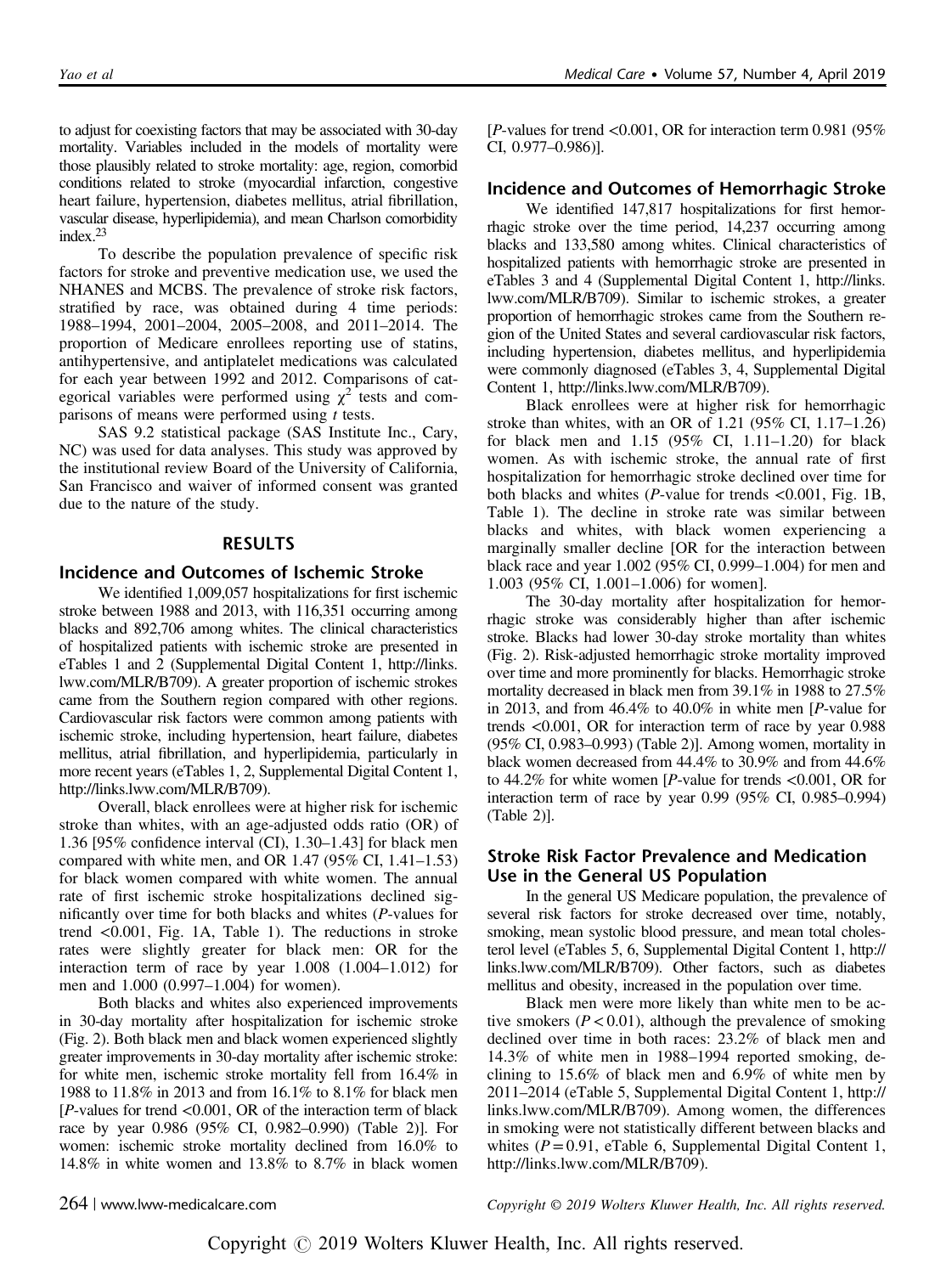

FIGURE 1. Age-adjusted rates of first hospitalization for ischemic (A) and hemorrhagic (B) stroke in the US Medicare Population aged 65 years or older, 1988–2013.

The mean systolic blood pressure in the population declined over time, for both men and women (eTables 5, 6, Supplemental Digital Content 1, http://links.lww.com/MLR/ B709). Reductions in blood pressure and cholesterol occurred during a period of time when there occurred dramatic increases in the use of antihypertensive medications and statins in the Medicare population (Fig. 3).

In contrast to blood pressure and cholesterol, the population prevalence of diabetes mellitus and obesity (body mass index  $\geq 30 \text{ kg/m}^2$ ) increased over time. Black enrollees were

more likely than whites to have diabetes or obesity  $(P < 0.01$ , both). However, among women, the proportion of white women with obesity steadily increased, approaching the prevalence of obesity among black women (eTable 6, Supplemental Digital Content 1, http://links.lww.com/MLR/B709).

## **DISCUSSION**

Our study of evolving US trends in stroke found that both black and white Medicare enrollees experienced

Copyright © 2019 Wolters Kluwer Health, Inc. All rights reserved. www.lww-medicalcare.com | 265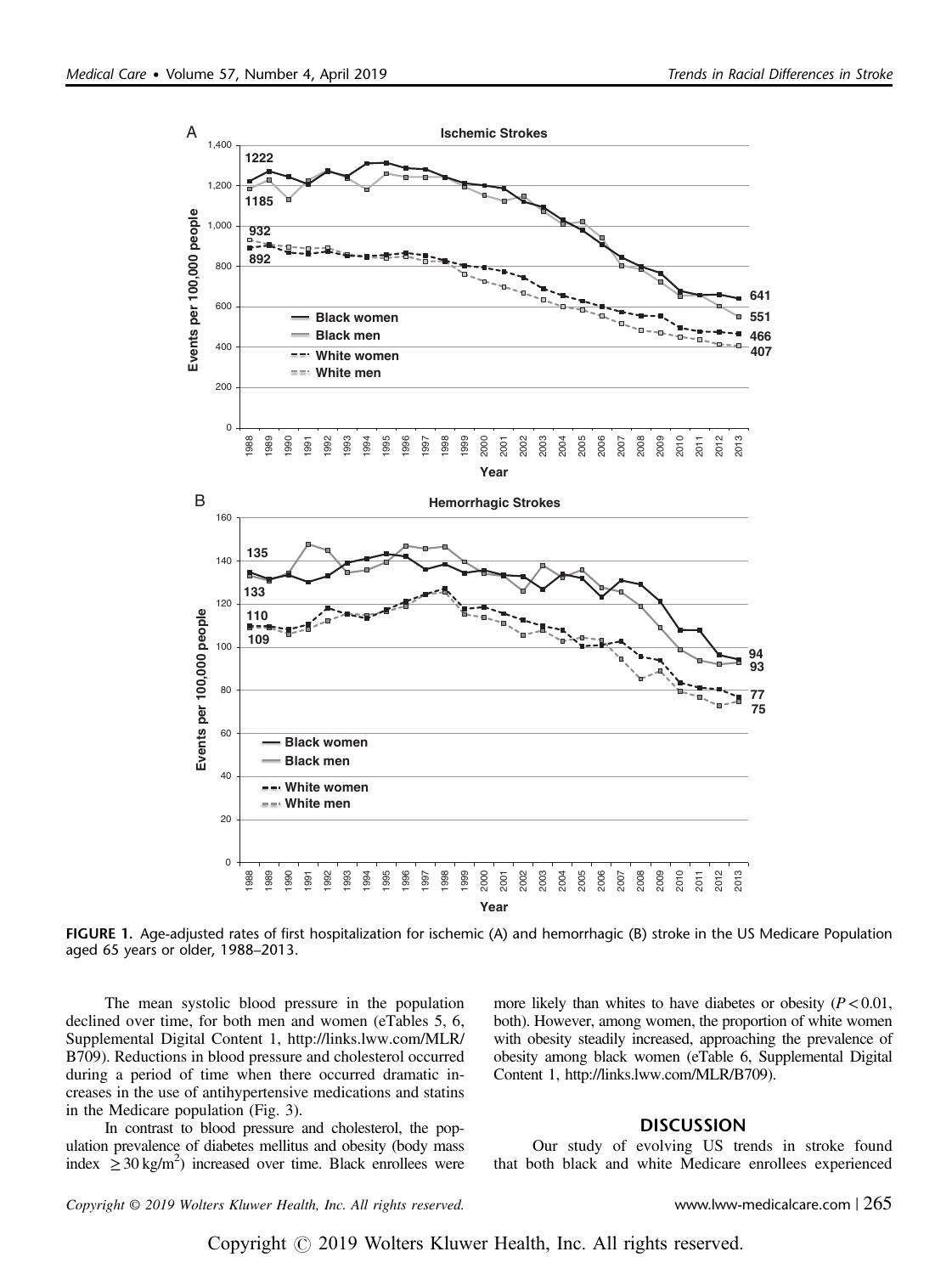| Year | <b>INDLE 1.</b> Age-aujusted Hospitalizations Fel T00,000 Feople for iscritemic and Hemoffmagic Stroke, T200–2013<br>Ischemic Strokes per 100,000 |       |              |       | Hemorrhagic Strokes per 100,000 |       |              |       |
|------|---------------------------------------------------------------------------------------------------------------------------------------------------|-------|--------------|-------|---------------------------------|-------|--------------|-------|
|      | Men                                                                                                                                               |       | Women        |       | Men                             |       | Women        |       |
|      | <b>Black</b>                                                                                                                                      | White | <b>Black</b> | White | <b>Black</b>                    | White | <b>Black</b> | White |
| 1988 | 1185                                                                                                                                              | 932   | 1222         | 892   | 133                             | 109   | 135          | 110   |
| 1989 | 1229                                                                                                                                              | 909   | 1272         | 904   | 131                             | 109   | 132          | 110   |
| 1990 | 1133                                                                                                                                              | 898   | 1244         | 869   | 134                             | 106   | 133          | 108   |
| 1991 | 1227                                                                                                                                              | 889   | 1207         | 862   | 148                             | 108   | 130          | 111   |
| 1992 | 1278                                                                                                                                              | 892   | 1272         | 875   | 145                             | 112   | 133          | 118   |
| 1993 | 1238                                                                                                                                              | 860   | 1247         | 852   | 135                             | 116   | 139          | 115   |
| 1994 | 1181                                                                                                                                              | 845   | 1310         | 851   | 136                             | 115   | 141          | 113   |
| 1995 | 1260                                                                                                                                              | 842   | 1314         | 857   | 139                             | 117   | 143          | 117   |
| 1996 | 1243                                                                                                                                              | 851   | 1287         | 868   | 147                             | 119   | 142          | 121   |
| 1997 | 1243                                                                                                                                              | 826   | 1282         | 855   | 146                             | 125   | 136          | 125   |
| 1998 | 1243                                                                                                                                              | 826   | 1244         | 829   | 147                             | 126   | 139          | 127   |
| 1999 | 1194                                                                                                                                              | 760   | 1212         | 804   | 140                             | 115   | 134          | 118   |
| 2000 | 1152                                                                                                                                              | 726   | 1201         | 794   | 134                             | 114   | 136          | 119   |
| 2001 | 1125                                                                                                                                              | 699   | 1186         | 775   | 133                             | 111   | 133          | 116   |
| 2002 | 1148                                                                                                                                              | 668   | 1121         | 746   | 126                             | 106   | 133          | 113   |
| 2003 | 1074                                                                                                                                              | 635   | 1094         | 690   | 138                             | 108   | 127          | 110   |
| 2004 | 1009                                                                                                                                              | 601   | 1030         | 656   | 132                             | 103   | 134          | 108   |
| 2005 | 1021                                                                                                                                              | 585   | 980          | 629   | 136                             | 104   | 132          | 101   |
| 2006 | 942                                                                                                                                               | 555   | 911          | 601   | 128                             | 103   | 123          | 101   |
| 2007 | 806                                                                                                                                               | 517   | 846          | 575   | 126                             | 94    | 131          | 103   |
| 2008 | 785                                                                                                                                               | 483   | 799          | 556   | 119                             | 85    | 129          | 96    |
| 2009 | 723                                                                                                                                               | 471   | 767          | 555   | 109                             | 89    | 121          | 94    |
| 2010 | 654                                                                                                                                               | 451   | 679          | 496   | 99                              | 80    | 108          | 84    |
| 2011 | 659                                                                                                                                               | 437   | 658          | 478   | 94                              | 77    | 108          | 81    |
| 2012 | 605                                                                                                                                               | 414   | 661          | 475   | 92                              | 73    | 96           | 81    |
| 2013 | 551                                                                                                                                               | 407   | 641          | 466   | 93                              | 75    | 94           | 77    |

TABLE 1. Age-adjusted Hospitalizations Per 100,000 People for Ischemic and Hemorrhagic Stroke, 1988–2013

considerable improvements over time with regard to stroke hospitalizations. Improvements in 30-day mortality after stroke hospitalizations were also observed. Although black men and women continued to be at higher risk for stroke overall, the improvements in stroke hospitalization rates and mortality were comparable for both blacks and whites. In fact,



FIGURE 2. Risk-adjusted 30-day mortality after hospitalization for ischemic and hemorrhagic stroke in the US Medicare population aged 65 years or older, 1988–2013.

266 | www.lww-medicalcare.com Copyright © 2019 Wolters Kluwer Health, Inc. All rights reserved.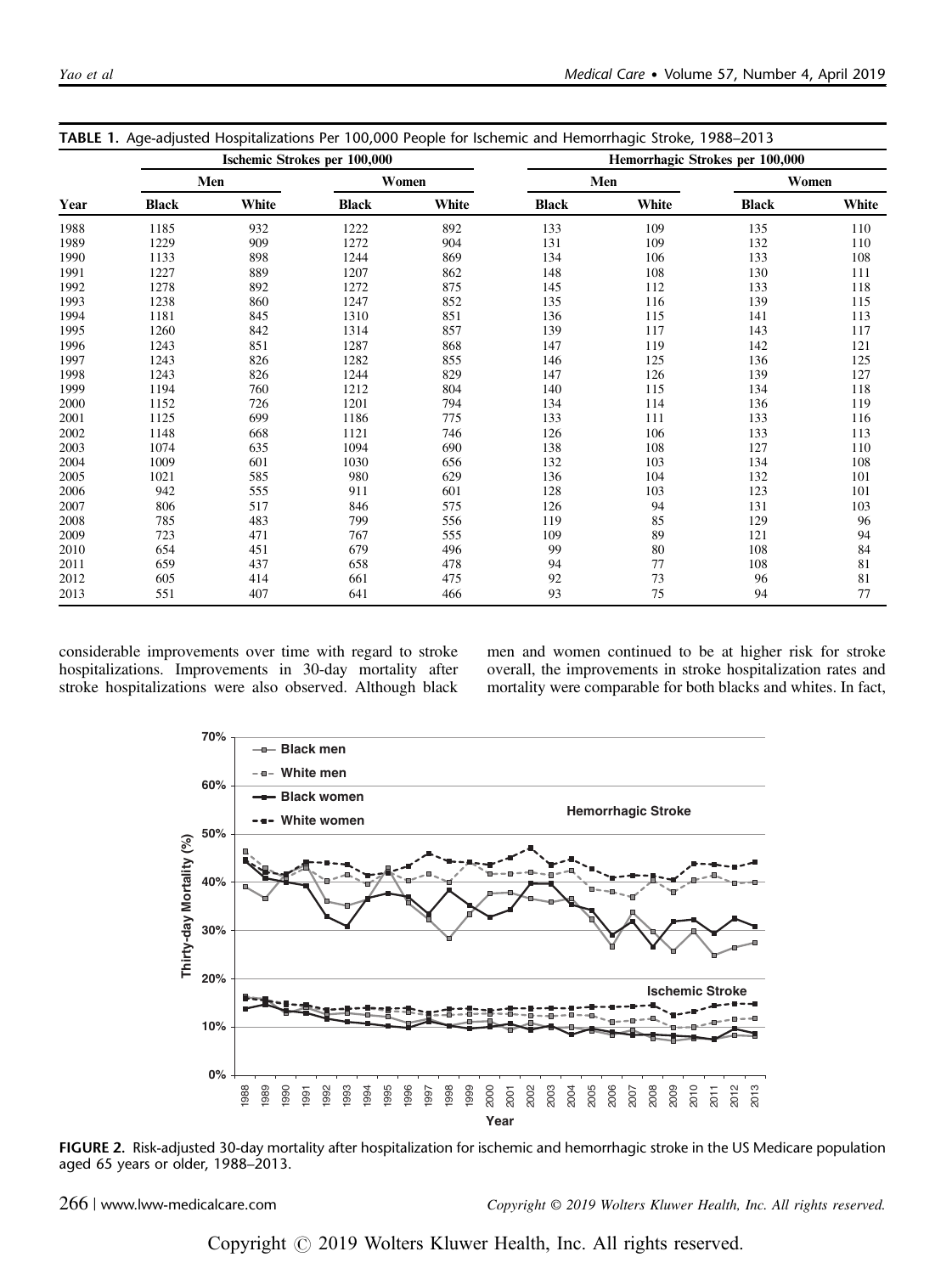| Year | <b>Ischemic Stroke Mortality (%)</b> |       |                |       | ◡<br>Hemorrhagic Stroke Mortality (%) |       |              |       |
|------|--------------------------------------|-------|----------------|-------|---------------------------------------|-------|--------------|-------|
|      | Men                                  |       | Women          |       | Men                                   |       | Women        |       |
|      | <b>Black</b>                         | White | <b>Black</b>   | White | <b>Black</b>                          | White | <b>Black</b> | White |
| 1988 | 16                                   | 16    | 14             | 16    | 39                                    | 46    | 44           | 45    |
| 1989 | 16                                   | 16    | 15             | 16    | 37                                    | 43    | 41           | 42    |
| 1990 | 13                                   | 15    | 13             | 15    | 42                                    | 41    | 40           | 42    |
| 1991 | 14                                   | 14    | 13             | 15    | 44                                    | 43    | 39           | 44    |
| 1992 | 13                                   | 13    | 12             | 14    | 36                                    | 40    | 33           | 44    |
| 1993 | 13                                   | 14    | 11             | 14    | 35                                    | 42    | 31           | 44    |
| 1994 | 12                                   | 14    | 11             | 14    | 36                                    | 40    | 37           | 41    |
| 1995 | 12                                   | 13    | 10             | 14    | 43                                    | 42    | 38           | 42    |
| 1996 | 11                                   | 13    | 10             | 14    | 36                                    | 40    | 37           | 43    |
| 1997 | 12                                   | 12    | 11             | 13    | 32                                    | 42    | 33           | 46    |
| 1998 | 10                                   | 13    | 10             | 14    | 28                                    | 40    | 38           | 44    |
| 1999 | 11                                   | 13    | 10             | 14    | 33                                    | 44    | 35           | 44    |
| 2000 | 11                                   | 13    | 10             | 13    | 38                                    | 42    | 33           | 44    |
| 2001 | 9                                    | 13    | 11             | 14    | 38                                    | 42    | 34           | 45    |
| 2002 | 11                                   | 12    | 9              | 14    | 37                                    | 42    | 40           | 47    |
| 2003 | 10                                   | 12    | 10             | 14    | 36                                    | 41    | 40           | 44    |
| 2004 | 10                                   | 13    | 8              | 14    | 37                                    | 42    | 35           | 45    |
| 2005 | 9                                    | 12    | 10             | 14    | 32                                    | 39    | 34           | 43    |
| 2006 | 8                                    | 11    | 9              | 14    | 27                                    | 38    | 29           | 41    |
| 2007 | 9                                    | 11    | 8              | 14    | 34                                    | 37    | 32           | 41    |
| 2008 | 8                                    | 12    | 8              | 15    | 30                                    | 40    | 27           | 41    |
| 2009 | 7                                    | 10    | 8              | 12    | 26                                    | 38    | 32           | 40    |
| 2010 | 8                                    | 10    | 8              | 13    | 30                                    | 40    | 32           | 44    |
| 2011 | 8                                    | 11    | $\overline{7}$ | 14    | 25                                    | 41    | 29           | 44    |
| 2012 | 8                                    | 12    | 10             | 15    | 26                                    | 40    | 33           | 43    |
| 2013 | 8                                    | 12    | 9              | 15    | 27                                    | 40    | 31           | 44    |

TABLE 2. Risk-adjusted 30-day Mortality After Ischemic and Hemorrhagic Stroke Hospitalizations, 1988–2013



FIGURE 3. Prevalence of antihypertensive medications, statins, and nonaspirin antiplatelet drugs among Medicare enrollees aged 65 years or older, 1992–2012.

Copyright © 2019 Wolters Kluwer Health, Inc. All rights reserved. www.lww-medicalcare.com | 267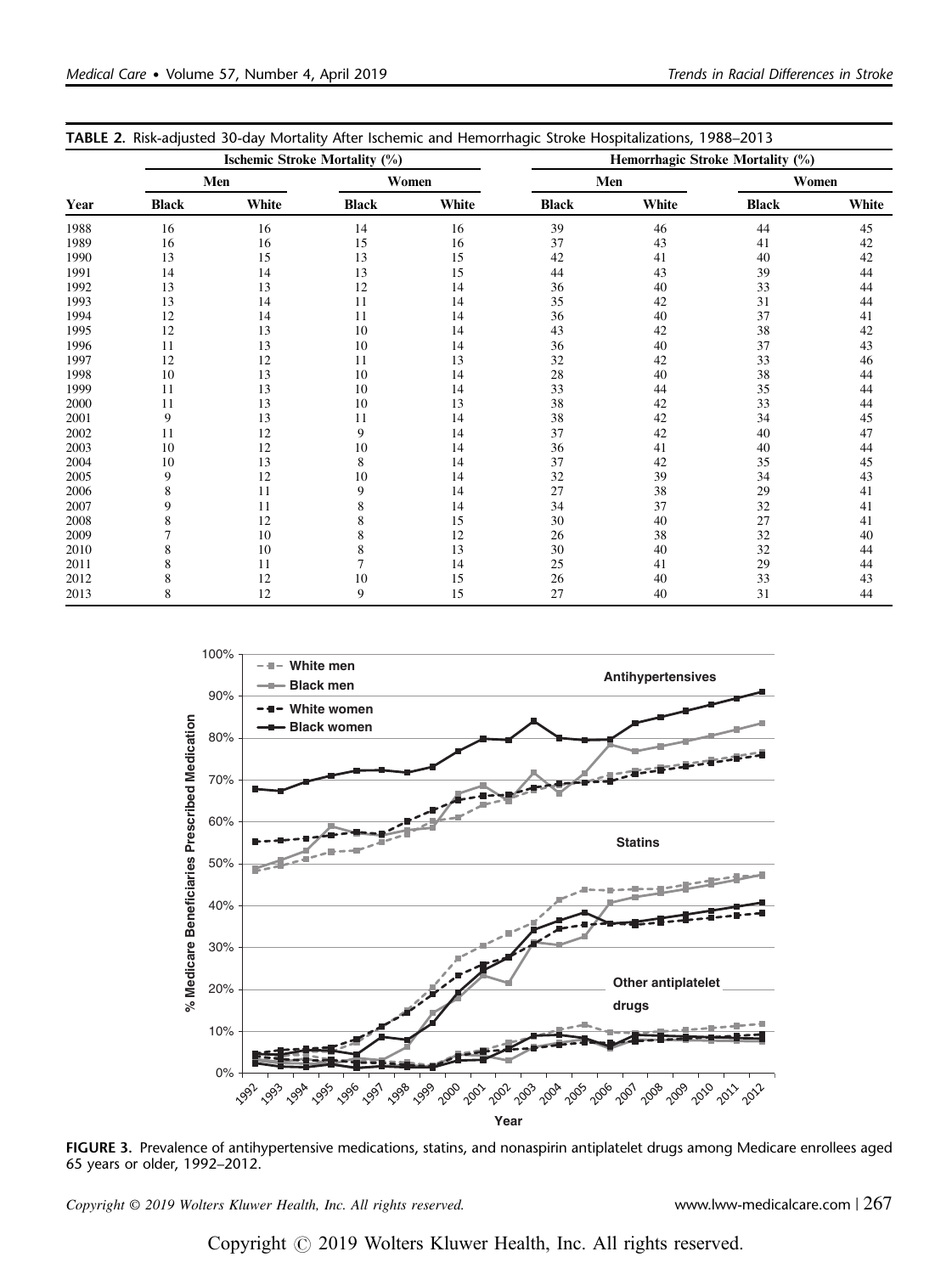black men and women experienced slightly greater improvements than whites in terms of 30-day mortality for both stroke subtypes.

The higher risk for stroke among black Americans is likely multifactorial. Our study, like others, found that the prevalence of individual risk factors for stroke varied by race and that black enrollees had, overall, a higher calculated population-risk for stroke based on stroke risk factors.<sup>24</sup> Diagnosed hypertension at the time of stroke, for example, was significantly more prevalent among black men and women compared with whites. There were also several notable improvements in modifiable risk factors that occurred over time. The proportion of people in the general population who reported being a current smoker has fallen for both men and women, blacks and whites. Two additional risk factors that are modifiable—systolic blood pressure and total cholesterol level—have also improved over time. This occurred in conjunction with increased use of antihypertensive medications and statins and it is likely that more widespread use of these medications combined with reductions in smoking use have contributed to these improvements. If so, this represents a significant success in public health and one that has been shared by both races.

Nevertheless, there remain areas of concern that may should alert clinicians, policy makers, and researchers on further opportunities to reduce the burden of stroke in the United States. Smoking prevalence, for example, although declining continues to be unacceptably high and disproportionately higher among black men. Diabetes and overweight/obesity continue to be a worsening epidemic in the United States. These conditions, in contrast to high blood pressure and hyperlipidemia, which have more targeted pharmacologic treatments, may require more multifaceted approaches to management including behavioral and lifestyle modifications, in addition to medical therapy.

In addition to differences in the prevalence of comorbid conditions, regional and socioeconomic factors may also contribute to disparities in observed stroke outcomes.<sup>11</sup> Other studies have noted that a combination of medical, socioeconomic, and behavioral factors contribute to a disproportionate burden of stroke in the Southern US region, sometimes called the "Stroke Belt."<sup>25</sup>

Our study found that 30-day mortality after stroke hospitalization has improved significantly over time, and was more pronounced among black enrollees than whites. The exact reason for this observation is not clear. As our study focused on the 65 years or older population, we were not able to determine whether differing rates of stroke at younger ages might have contributed to this finding. It is possible that blacks were more likely to have severe strokes at younger ages,<sup>26</sup> potentially leading to survivor bias in the population we observed. The shared reduction in stroke-related mortality in both racial categories may also represent improvements in acute stroke care nationwide.27,28

Our study had several limitations. The data on stroke hospitalizations and mortality, as well as some of the clinical data, were administrative in nature and restricted to the 65 years or older Medicare population. Hence, we could not be sure that the first stroke hospitalization in the MedPAR database actually represented the first stroke for that individual. Although it is likely that the majority of people with incident strokes present to hospitals, if there were systematic differences by race in terms of the age at presentation or likelihood of being hospitalized, our findings could be biased.13,29 Finally, because we used data from 3 separate data sources, we were unable to make direct correlations between the stroke rates observed in one dataset and changes in risk factors observed in another. We cannot claim that changes in stroke risk factors and medication use had a causal effect on the reductions in stroke hospitalizations. Irrespectively, our study illustrates the considerable advances in cardiovascular risk factor modification that have been shared by both blacks and whites.

In conclusion, although black Americans continued to experience higher rates of stroke hospitalizations than whites, there have been considerable improvements in stroke incidence and short-term stroke-related mortality over the past 25 years shared by both black and white Medicare enrollees.

#### **REFERENCES**

- 1. Fang MC, Coca Perraillon M, Ghosh K, et al. Trends in stroke rates, risk, and outcomes in the United States, 1988 to 2008. Am J Med. 2014;127: 608–615.
- 2. Akushevich I, Kravchenko J, Ukraintseva S, et al. Time trends of incidence of age-associated diseases in the US elderly population: Medicare-based analysis. Age Ageing. 2013;42:494–500.
- 3. Krumholz HM, Normand SL, Wang Y. Trends in hospitalizations and outcomes for acute cardiovascular disease and stroke, 1999-2011. Circulation. 2014;130:966–975.
- 4. Koton S, Schneider AL, Rosamond WD, et al. Stroke incidence and mortality trends in US communities, 1987 to 2011. JAMA. 2014;312: 259–268.
- 5. Xian Y, Holloway RG, Chan PS, et al. Association between stroke center hospitalization for acute ischemic stroke and mortality. JAMA. 2011; 305:373–380.
- 6. Song S, Fonarow GC, Olson DM, et al. Association of get with the guidelines-stroke program participation and clinical outcomes for medicare beneficiaries with ischemic stroke. Stroke. 2016;47:1294–1302.
- 7. Kleindorfer DO, Khoury J, Moomaw CJ, et al. Stroke incidence is decreasing in whites but not in blacks. Stroke. 2010;41:1326-1331.
- 8. Mochari-Greenberger H, Mosca L. Racial/ethnic differences in medication uptake and clinical outcomes among hospitalized cardiovascular patients with hypertension and diabetes. Am J Hypertens. 2015;28: 106–112.
- 9. Mochari-Greenberger H, Liao M, Mosca L. Racial and ethnic differences in statin prescription and clinical outcomes among hospitalized patients with coronary heart disease. Am J Cardiol. 2014;113:413-417.
- 10. Howard G, Cushman M, Kissela BM, et al. Traditional risk factors as the underlying cause of racial disparities in stroke: lessons from the half-full (empty?) glass. Stroke. 2011;42:3369–3375.
- 11. Bravata DM, Wells CK, Gulanski B, et al. Racial disparities in stroke risk factors: the impact of socioeconomic status. Stroke. 2005;36:1507–1511.
- 12. Shroff GR, Solid CA, Herzog CA. Atrial fibrillation, stroke, and anticoagulation in Medicare beneficiaries: trends by age, sex, and race, 1992-2010. J Am Heart Assoc. 2014;3:e000756.
- 13. Volpp KG, Stone R, Lave JR, et al. Is thirty-day hospital mortality really lower for black veterans compared with white veterans? Health Serv Res. 2007;42:1613–1631.
- 14. Towfighi A, Ovbiagele B, Saver JL. Therapeutic milestone: stroke declines from the second to the third leading organ- and disease-specific cause of death in the United States. Stroke. 2010;41:499–503.
- 15. National Center for Health Statistics Office of Analysis and Epidemiology. Analytic Issues in Using the Medicare Enrollment and Claims Data Linked to NCHS Surveys. Hyattsville, MD: National Center for Health Statistics Office of Analysis and Epidemiology; 2012.

268 | www.lww-medicalcare.com Copyright © 2019 Wolters Kluwer Health, Inc. All rights reserved.